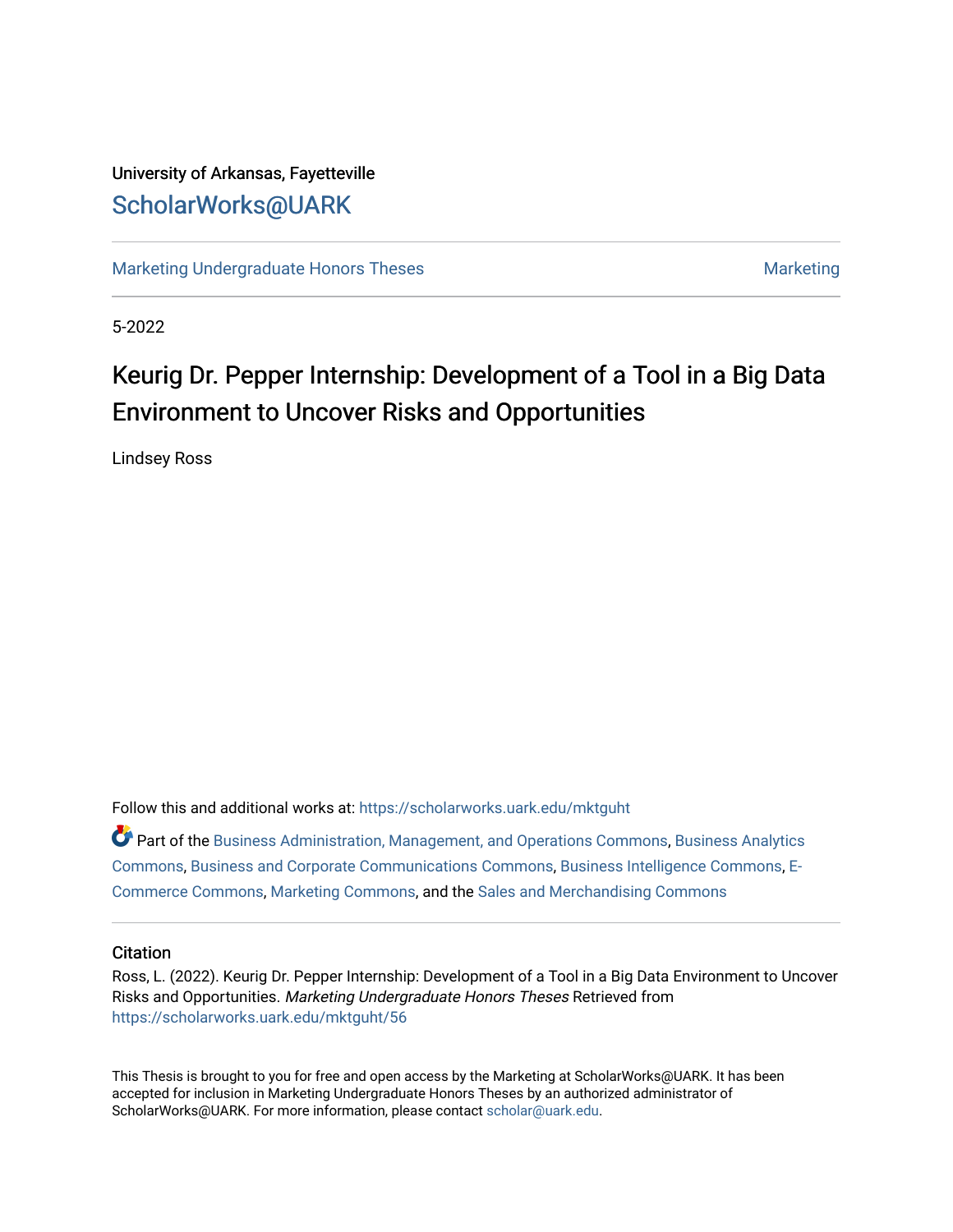## **KEURIG DR PEPPER INTERNSHIP: DEVELOPMENT OF A TOOL IN A BIG DATA ENVIRONMENT TO UNCOVER RISKS AND OPPORTUNITIES**

**by**

**Lindsey Ann Ross**

**Advisor: Craig Geiger**

**An Honors Thesis in partial fulfillment of the requirements for the degree Bachelor of Science in Business Administration in Marketing and Business Information Systems.**

> **Sam M. Walton College of Business University of Arkansas Fayetteville, Arkansas**

> > **May 14, 2022**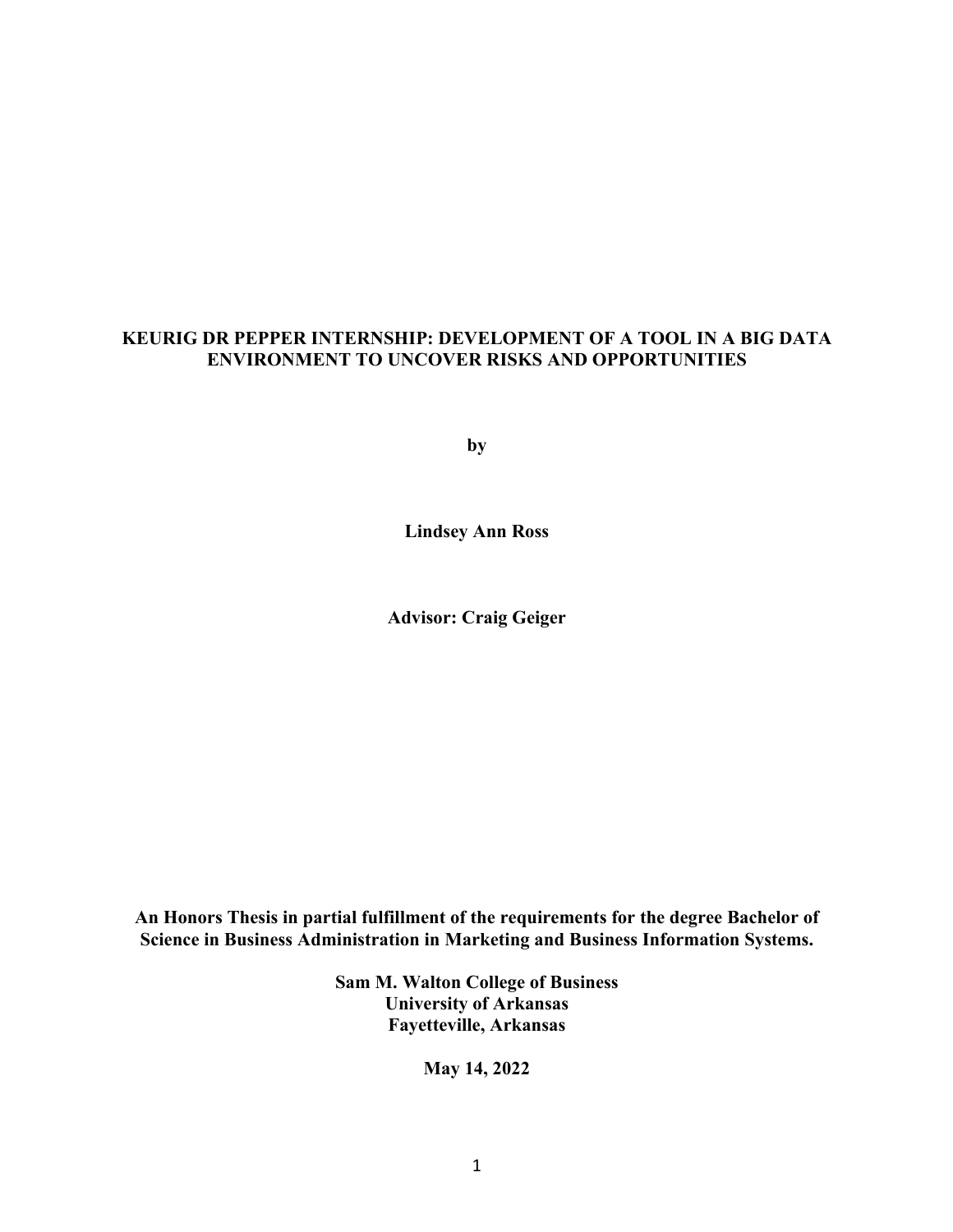## **Table of Contents**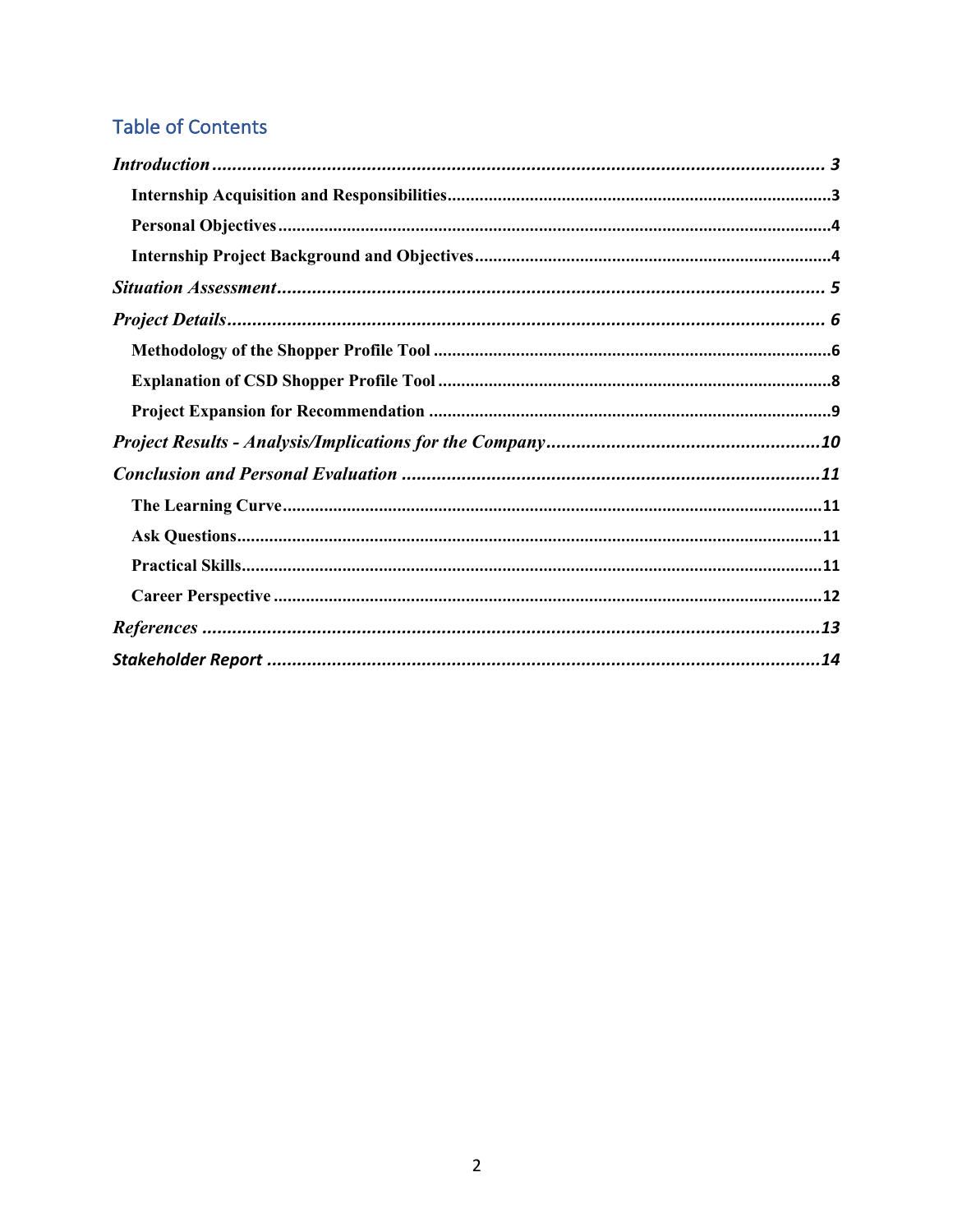### **Introduction**

Selling and sales management professions permeate job application websites. Sales is often associated with a pushy used-car dealership and cold calling. These practices are necessary, but selling, especially in our increasingly consumerist society, has long influenced and is a part of almost all business professions. You could argue that almost every employed individual operates in some sort of sales function due to the current job landscape. Whether this includes working directly with the sale of a product or even selling one's self to a company or client. Selling in the retail space is understandably the heartbeat of the company, especially in a competitive sector such as consumer packaged goods, where sales grew by \$131 billion dollars, or 9.4%, from 2019 to 2020 (Consumer Brands Association, 2021). Selling to retail giants and smaller companies alike needs to be focused on more than ever before. Not only do external sales play an important role in today's job landscape, but the sales function also operates in an important way internally. Within businesses, internal sales need to be strong in order to inform competitive decision-making.

Alongside sales, technology and data have completely altered the way businesses operate. Consumers are flooded with both virtual and non-virtual advertisements, and large companies focus on ad-targeting and profiling consumers in almost every instance that they are online. Because of this there is an increasing need for understanding each consumer and their specific buying instance. What kinds of items are they buying at other times? What companies do they follow? What is their demographic information? The same care has been placed on understanding the consumer away from social media as well. Ultimately, obviously, the consumer is the one consuming the product. At the bottom line, they need to be understood; their wants, needs, dislikes, and struggles. Data collection has made it easier to obtain this level of important information concerning the customer. The increasingly integrated and cross-functional nature of business calls on the importance of both sales and consumer data to develop a more holistic view of the business.

Selling did not become a blip on my radar until I enrolled in Selling and Sales Management my junior year. I found selling to be an intriguing mix and intersection of analysis and critical thinking as well as creativity and people skills. I have always been inclined to both logical and creative spaces, being a Marketing and Information Systems major, and found sales to be not only interesting but vital. Sales functions in businesses large and small must always be on the lookout for risks and barriers to their products selling as well as opportunities to expand product lines in retail giants such as Walmart. This can be achieved through the intentional use of data and tools that leverage sales and/or consumer data.

#### Internship Acquisition and Responsibilities

Upon searching for summer internships to further my real-life business experience, I was part of a mentorship program through Future Women Business Leaders of America. My thenmentor worked as an Omnichannel Marketing Manager at the Keurig Dr Pepper office in Rogers, AR. Our curriculum consisted of discussing items such as interviewing, networking, and goal setting. During the course of our mentorship, Margie sent over an application to work as a sales intern on the Walmart Team of the coffee side of Keurig Dr Pepper. Upon my newfound appreciation for sales functions and the dynamic nature of a large consumer packaged goods industry, I applied with less-than-high hopes. After four successful interviews, I was extended an offer to accept the position.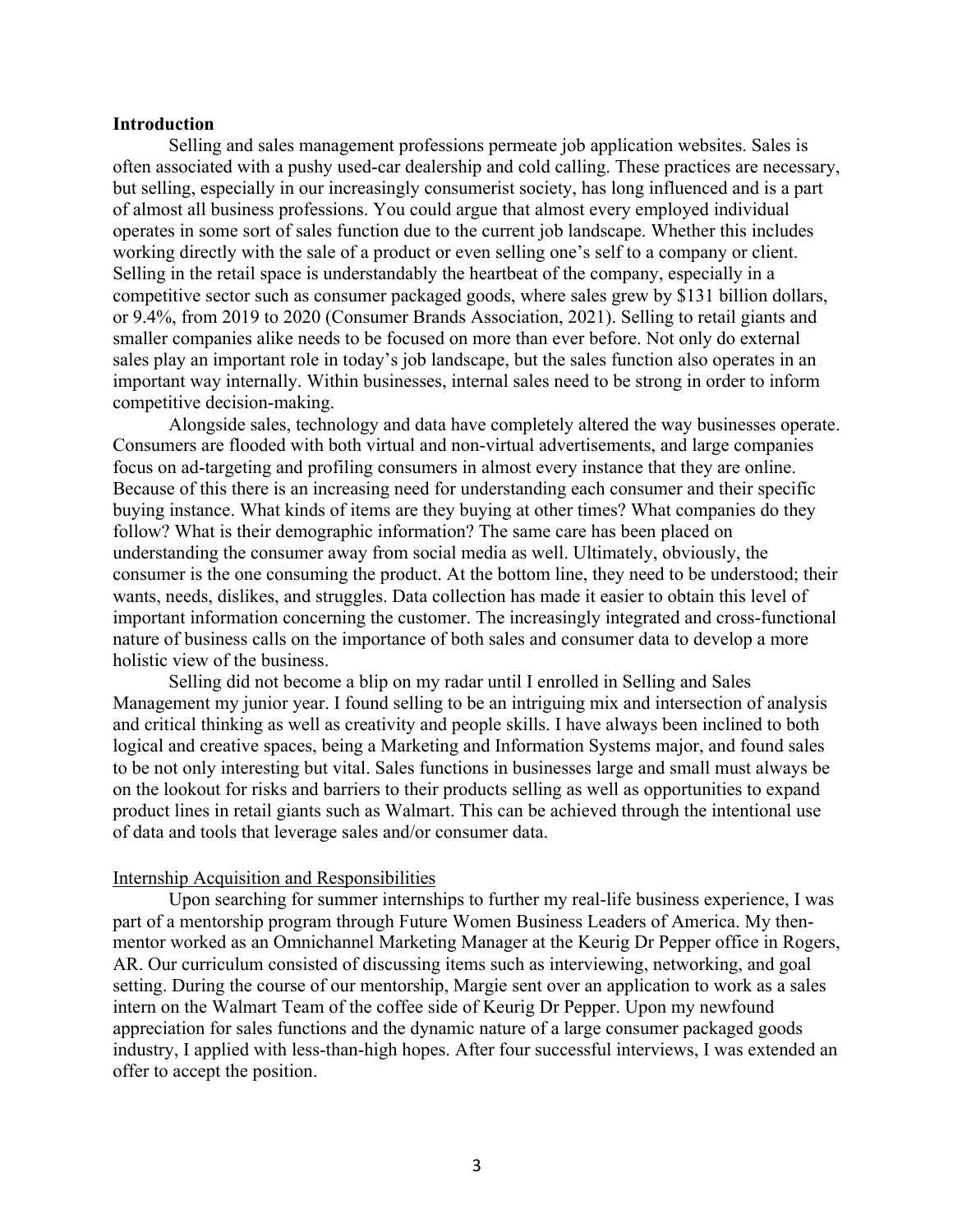My job expectations were to work with top sales executives on the "customer facing Walmart coffee systems sales team". Here, I would be working with the sales of brewers, K-cups, bagged coffee, and more to a retail giant as large as Walmart. This would include driving growth against sales goals, as well as:

- *supporting the Walmart team of sales data to drive insights and strategic recommendations*
- *partnering with KDP Headquarter functional support teams to drive support of new opportunities and assess risks*
- *generating new ideas and processes to unlock new growth opportunities in the digital space*

This would mean working with several cross-functional teams, including omni-channel sales, shopper insights, and sales directors.

The job called on a passion for retail, ability to work with numerous stakeholders, and knowledge in the Microsoft Office space, as well as willingness to work with data from Retail Link. Leadership, energy, drive, organization, and analytical skills were key facets of the internship. Responsibilities were split into three main areas, including project management, analysis, and business planning and strategy. As discussed earlier, planning for risks and opportunities would be a large part of this venture.

## Personal Objectives

Ultimately, internships provide great value to a student. From project leadership to business analysis to cross-functional team experience to customer engagement exposure, an intern has the opportunity to experience many different business functions and develop a wellrounded view of the business. The intern also has the ability to assess his or her preferences towards a particular function and therefore make more information post-graduation career decisions. Before my internship began, I was looking to experience all of these benefits. My personal learning objectives going into this endeavor were to develop real-world skills. I was fortunate to have pioneered the Northwest Arkansas office's internship program, and I wanted to immerse myself in the culture of the company and the CPG sector as a whole. I believe that the greatest learning comes from jumping in headfirst, failures and all.

## Internship Project Background and Objectives

I was originally tasked with four projects over the course of my internship, including:

- Keurig Brewer Market Basket Analysis focused on better understanding the different Keurig brewer consumers by the analysis of basket items alongside brewers
- Omni Shopper Program Sales Analysis consisted of pulling sales data on previous activations to recommend suggestions based on sales lift
- Category Shopper Profile Library included pulling demographic data from Numerator and creating an easily usable Excel tool for both KDP and non-KDP coffee brands
- Hispanic McCafé Opportunity consisted of focusing in on building a selling story geared towards Hispanic markets shopping the McCafé brand alongside the brand and omni-shopper teams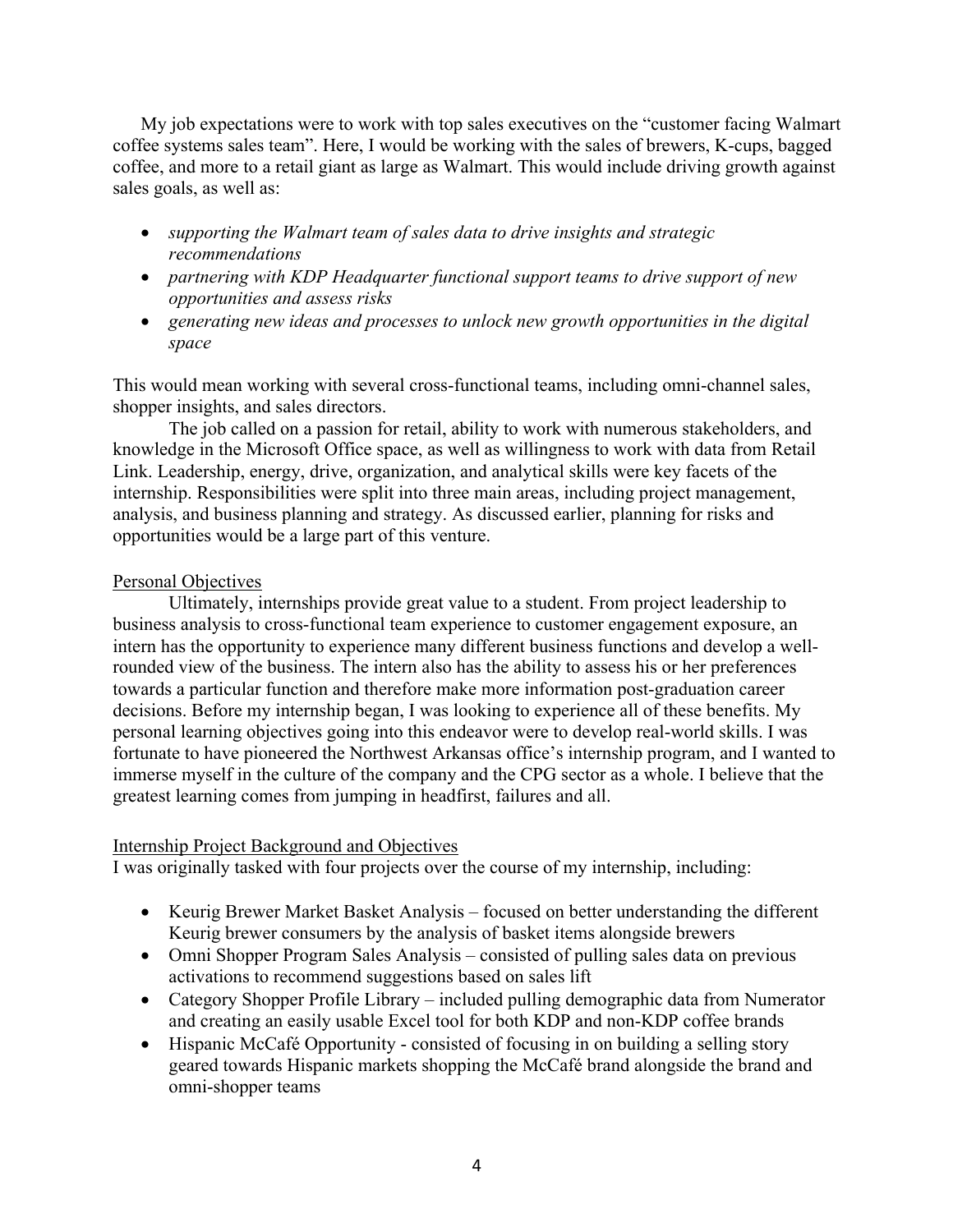All of these projects had something in common, namely searching for business opportunities. Though all of the projects utilized different means to arrive at and assess opportunities, the ultimate goal included looking into threats or risks and opportunities. This is the heart of being actively involved in a sales function. Furthering the business' strategic goals must begin with assessing the brand's positioning so the next move can be made. At the intersection of data, technology, and sales & marketing, there is a beautiful opportunity to utilize pre-existing information to inform decisions through tools and numbers. Operating in a position that sells B2B, or business to business, I quickly learned to value the creation of tools that leverage consumer and sales data to better understand the consumer of not only the CPG company (KDP) but also the retailer (Walmart). The comparison of these two consumers, alongside competitor's consumers, gives a zoomed-out view of both risks and opportunities in the marketplace to make the CPG company more competitively aware.

#### **Situation Assessment**

Upon entering into this internship, KDP did not possess an easily accessible internal tool to analyze consumer demographic data. Consumer data, as briefly mentioned above, is an important piece to understanding the company's customers as well as the competitor's customers. Sales data is important as well, though generally accessible and more visible to the sales function. Numbers flow in as products sell, but it is more difficult and equally important to know data about the consumer of the product. Discussed in a Forbes article, consumer data can aid businesses in developing and uncovering relationships, finding new ideas, predicting behavior, and generating empathy towards consumer pain points (Forbes Technology Council, 2019). Consumer panel data has become increasingly popular to segment consumers into buckets based on demographic information and spending habits. In consumer panels, participating individuals are studied on a continual basis through surveys and receipts. This generates data that is trustworthy and expands from basket attributes (spend per trip, payment methods) to demographic data (Numerator Intelligence, 2021).

KDP has teams and individuals dedicated to shopper insights. These individuals utilize a system called Numerator, which is a consumer panel data solution. KDP's Northwest Arkansas office is often focused on managing products in the Walmart retail space, so shoppers in the Walmart retail channel are often analyzed, but Numerator provides data on consumers across other channels, such as dollar stores and club stores. Data is pulled in reports that can be exported to a Microsoft Excel format. Custom groups can be created within the Numerator system based on any aspect of the product bought. For example, in KDP's case, people groups are often created for certain brands (McCafé, Green Mountain), pack sizes, and types of product (dark vs flavored sodas). Different cross-functional teams throughout the business also utilize a suite of tools including IRI, Mintel, and Kantar data systems.

KDP does possess important tools such as Numerator where data is available for use. The problem for many businesses lies in not utilizing pre-existing data to the fullest to uncover risks and opportunities. Especially in KDP's case, the Walmart team lacked an ability to quickly share accurate one-page snapshots of demographic brand & competitor data. In the NewVantage 2019 Big Data and AI Executive Survey, large companies such as Allstate, Wells Fargo, and General Motors reported (#4):

• *Only 31.0% of companies say they are data-driven*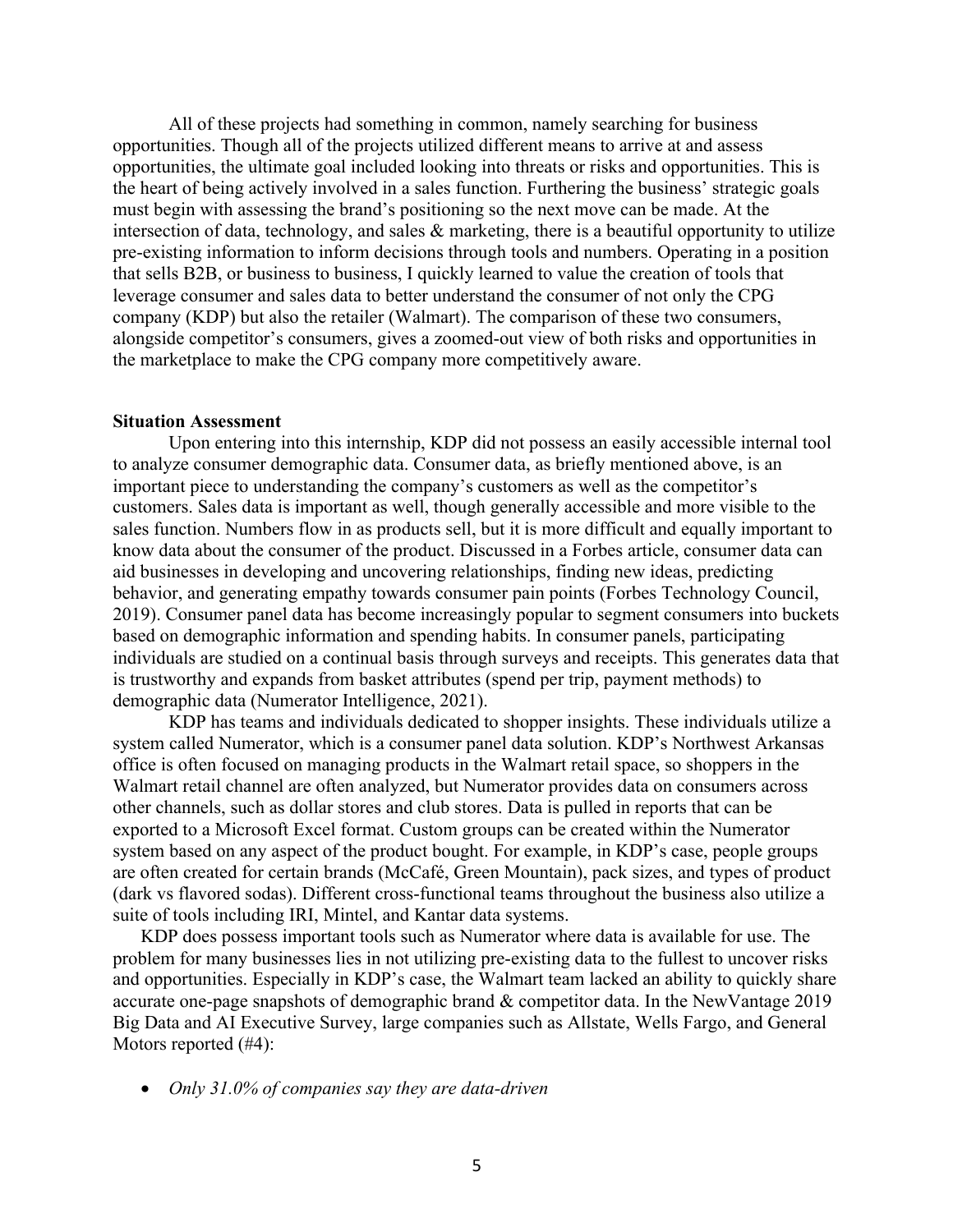- *71.7% of firms report that they have yet to forge a data culture*
- *53.1% of firms state they are not yet treating data as a business asset*
- *52.4% of firms claim that they are not competing on data and analytics.*

As shown above, data is more important than ever, but many businesses often have a hard time harnessing these important figures and using them to the best of their ability. When data is available but not centralized, it tends to breed inconsistency and makes decisions more time consuming and difficult for teams, especially when trying to understand the consumer to more effectively sell them product (Smallcombe, 2019). KDP needed a centralized data workbook to be able to not only pull for selling stories, but to have a company-wide consistent and transparent view of the suite of brands as related to the consumer.

#### **Project Details**

As outlined above, 4 projects were tasked to me during the course of the internship. All projects focused on understanding the product alongside the consumer. Market basket analysis gives insights from Walmart's data system, Retail Link, of what else the consumer may be purchasing with a certain brewer or product. The omnichannel sales project that I completed helped back if a certain promotion lifted sales for a certain product via Retail Link. However, the category shopper profile library stood out in the midst of the other projects. The previously appointed McCafé Hispanic opportunity was put aside to expand the shopper profile tool into more facets of the business.

#### Methodology of the Shopper Profile Tool

KDP'S goal for this project was to have an easy-to-use tool to aid in selling stories both internally and externally with the customer. The objective of this project was listed as follows:

*"The end deliverable will be to create a Brand Shopper Profile template in Excel that consists of multiple tabs and incorporates large data pulls form our Numerator tool. This template would then feed into a 15-20 different charts allowing the sales teams to auto populate for the specific brand they want into an easy-to-use PowerPoint slide."*

To begin the process, I was trained on how to most effectively use Numerator. I had to become a "super user" within weeks to learn how to quickly and effectively pull reports. With aid from the shopper insights and analytics teams, and a lot of practice, I became an expert in creating people groups and pulling reports for specific brands and categories. The carbonated soft drink, or CSD, team saw the work being done and asked to be included, so by the end of the project I was able to create tool for both the coffee and soft drink sides of the business.

After learning the basics of the Numerator system, I worked alongside category and shopper insights teams to compile a list of people groups that we wanted to pull data for and compare. Among the groups we chose specifically for the CSD workbook were:

- KDP brands (Dr Pepper, A&W, 7UP)
- Competitor soda brands (Fanta, Sprite, Coke)
- Total umbrella trademark for KDP soft drinks, Coca-Cola soft drinks, and Pepsi soft drinks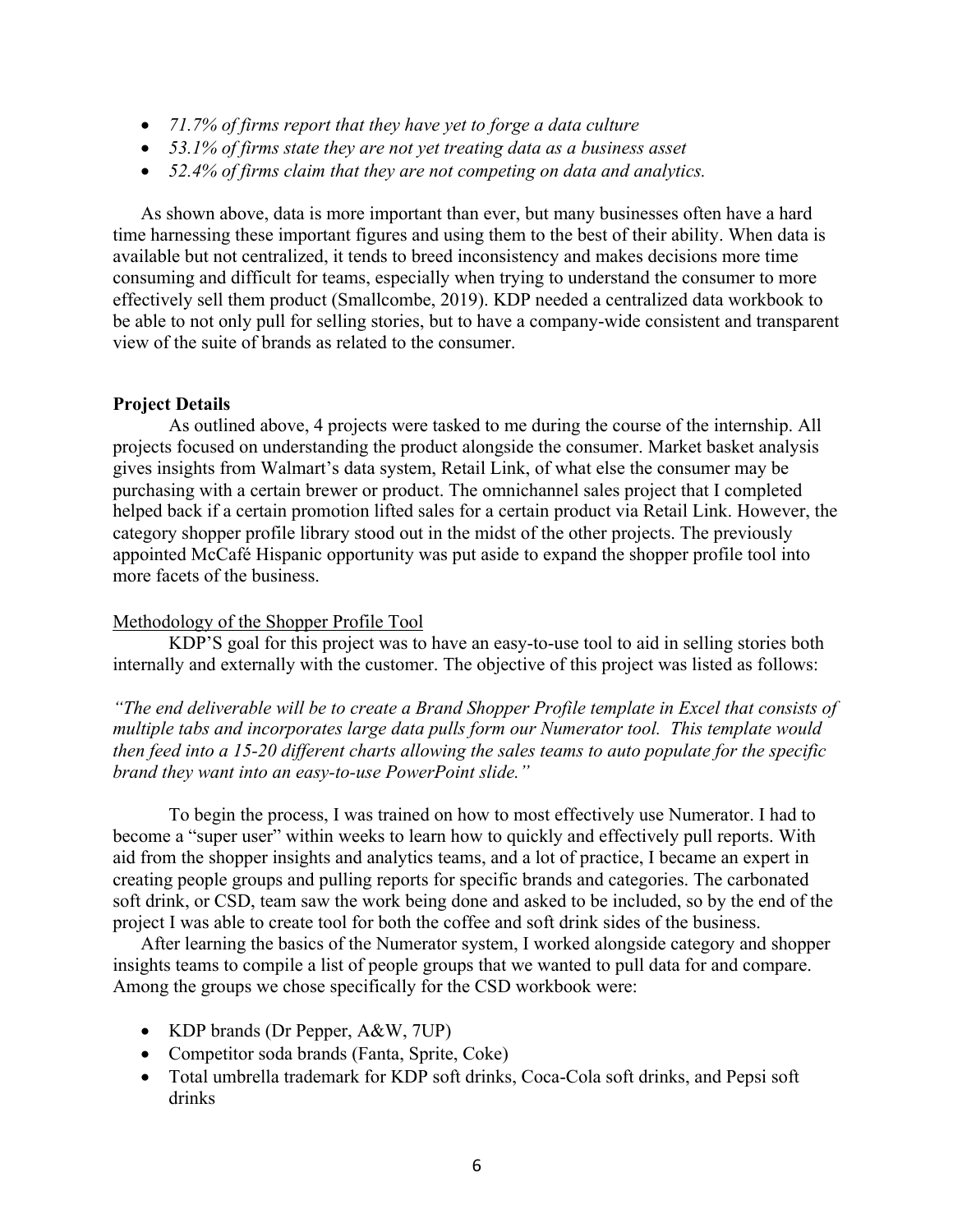- Pack sizes (2 Liter, 12oz 6 pack)
- Flavored soft drinks vs Dark soft drinks

Then, I used my training and skills to create these people groups in the Numerator system. All data was Walmart-centric, meaning that we were discussing each brand or type's consumer on the Walmart level. Each people group, in short, stood for All Shoppers who purchased X Brand, X Pack Size, or X Flavor soft drinks at Walmart stores everywhere. Between brands, trademarks, pack sizes, and dark/flavored, 39 people groups were created for this CSD iteration.



After these people groups were created, I was able to utilize the bucketed consumers in a Shopper Profile feature in Numerator. The Shopper Profile feature allows the user to compare two people groups based on a specific time period. The tool will then index the groups against each other to see where differences lie. I did not utilize this index in my pulls, as I was simply pulling for the demographic percentages.

| How did Walmart Green Mountain Coffee Shoppers compare to Walmart McCafe Shoppers during the 02/22/2021 to 02/20/2022 period? |                                                           |                                      |                                     |
|-------------------------------------------------------------------------------------------------------------------------------|-----------------------------------------------------------|--------------------------------------|-------------------------------------|
| Advanced Options v                                                                                                            |                                                           |                                      |                                     |
| Demographics<br><b>Basic Metrics</b><br><b>Top Stores</b>                                                                     | <b>Trip Type</b><br><b>Payment Methods</b><br>Timing      |                                      |                                     |
| Traditional Demographics<br>Demographic Set:                                                                                  |                                                           | $\searrow$                           |                                     |
|                                                                                                                               |                                                           |                                      | 4 Rows<br>d <sup>1</sup> Copy Table |
| <b>AGE (GENERATION)</b>                                                                                                       | % WALMART GREEN MOUNTAIN COFFEE<br><b>SHOPPERS, FOCUS</b> | % WALMART MCCAFE SHOPPERS, BENCHMARK | <b>INDEX</b>                        |
| Gen Z [> 1996]                                                                                                                |                                                           |                                      | 120                                 |
| Millennials [1982-1995]                                                                                                       |                                                           |                                      | 107                                 |
| Gen X [1965-1981]                                                                                                             |                                                           |                                      | 87                                  |
| Boomers+ [< 1965]                                                                                                             |                                                           |                                      | 110                                 |

This output report was exportable into an Excel document. I had to pull 20 reports, because I had 39 people groups to compare (two at a time) and get percentages on. Each of the 20 reports had to be pulled five times over, to analyze the five years 2017-2021. Each of the approximately 100 pulled Excel documents, with demographic information for the typical shopper of each type of product, were consolidated into a summary Excel workbook.

After the consolidated data workbook was created, data manipulation had to take place. With the aid of experienced analysts on the team, I was able to get the data into the correct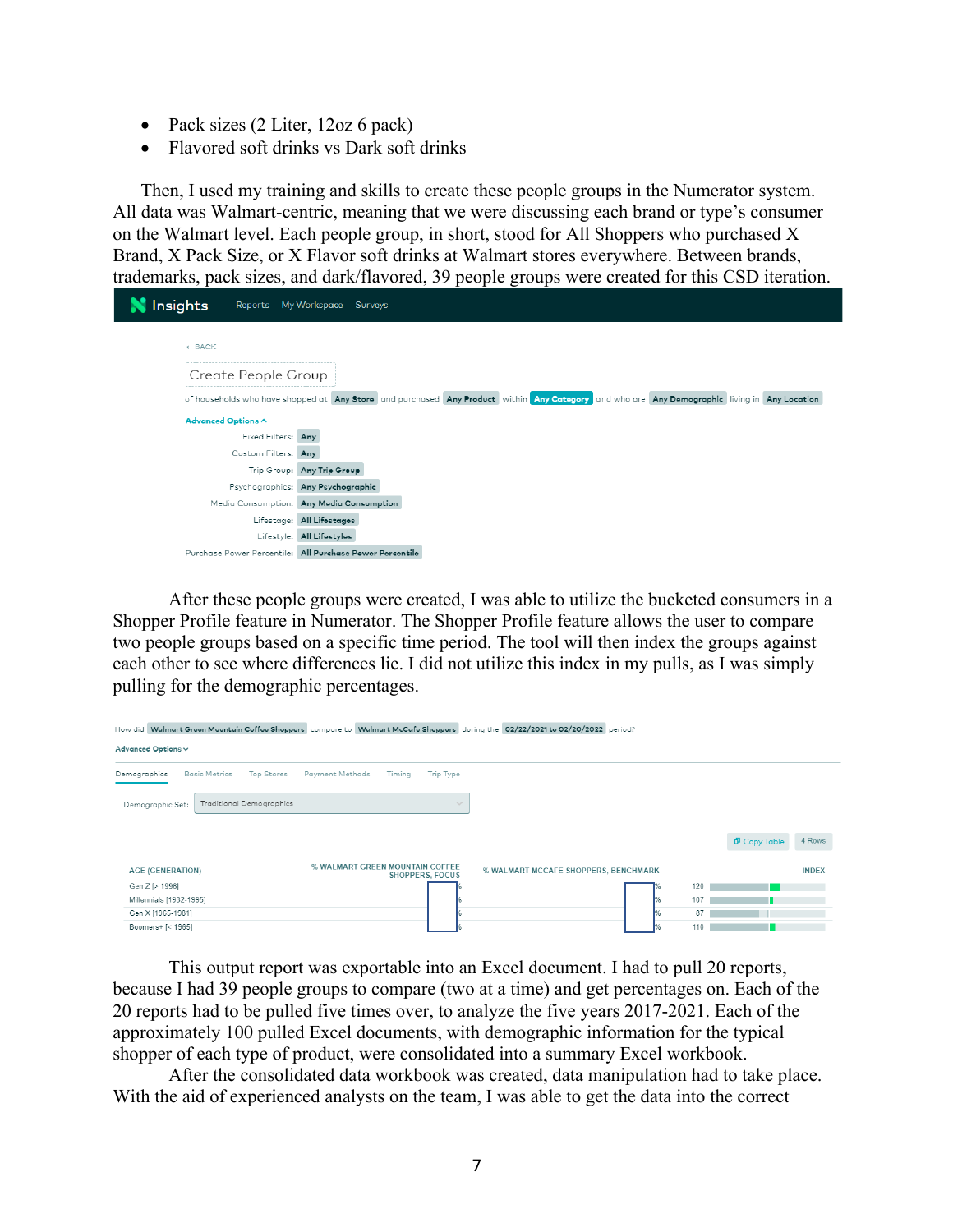format to be able to use for PivotTables. After much time, many iterations, and practice in efficiently formatting Excel PivotTables, I was able to create two comprehensive five sheet Excel tools for analyzing demographics of coffee or soft drink consumers at Walmart based on attributes such as pack size, brand, and trademark.



Explanation of CSD Shopper Profile Tool

The first three sheets in the CSD workbook represent the different attributes. Brands and trademarks are included in the first, then pack sizing, and finally the dark soft drinks compared to flavored.

In each individual sheet, there are two components. The top of the sheet, including the yellow table and yellow slicers, allows the user to see demographics on a comparative level. The slicer controls first the demographic, and then the specific element of that demographic category. The table changes based on the slicer selection. All pulled people groups for that element are listed along with their percentages for each year. The attribute (brand, pack size, etc.) having the largest percentage of that element for 2021 is listed at the top of the table. This section of the tool allows us to assess brands or attributes that are "winning" or "losing" in certain demographics. It also allows the user to assess the competition's role in a certain demographic reach.

The second component, the bottom of the tool, allows the user to look at the whole demographic category and all its elements on an individual brand level. The slicer, chart, and table in blue represent this individual attribute analysis. The blue slicer still requires the use of the first yellow slicer, as the user clicks on their desired demographic slicer in yellow, and then utilizes the blue slicer to drill into a specific brand. When the blue slicer is utilized, the chart beneath will reflect the information about that demographic spread for that specific brand. The table at the bottom will also reflect the same information in the chart, but in a table format similar to the one directly above it.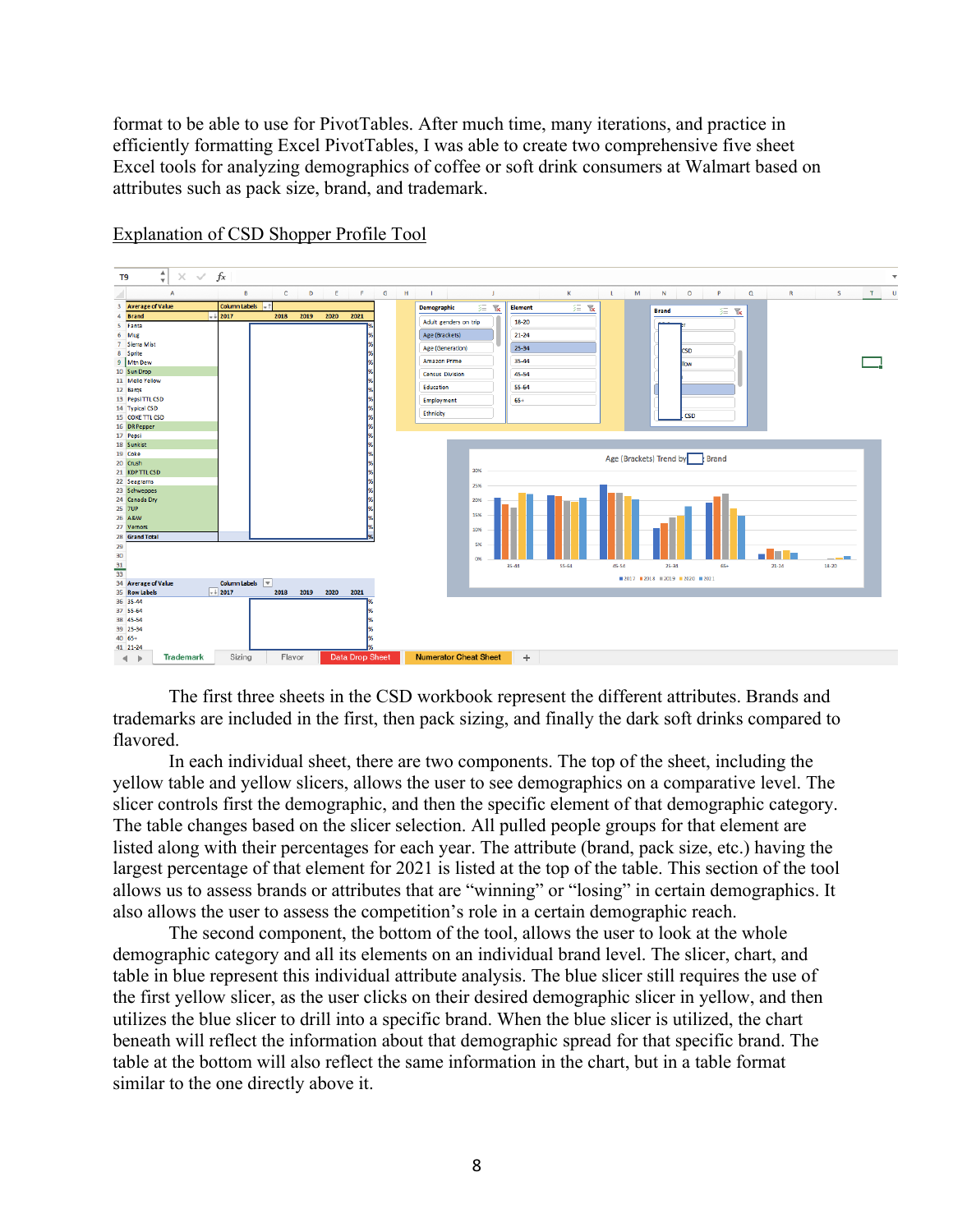The last two sheets involved in the workbook include the Data Drop Sheet and the Numerator Cheat Sheet. These sheets were developed so that the tool can be dynamic and live on post-internship. The Data Drop sheet has a designated area in white where the user can drop new data reports for different years or update unfinished years. Formulas next to where data is placed break out attributes and years in a way in which they are usable for PivotTables. The Numerator Cheat Sheet makes it easier for future users to reference certain people group names when pulling reports in Numerator. Tips are included, explaining to the user how best to adjust and rearrange data in the raw Numerator reports to work with the template.

#### Project Expansion for Recommendation

As I finished developing this tool, I recognized that, with time left in my internship, I could practice using the valuable resource that I created to uncover a business opportunity. For the CSD side of KDP, I had created the tool and a couple of brand one-pagers but had not identified any risks or opportunities or used any of the data to make a recommendation. After speaking up about what KDP was interested in identifying, I began to dig through the data to build a story on the root beer segment of the business. Due to the nature of the information, specific details will be masked as much as possible.

When looking through 25,351 rows worth of data included in the CSD profile template, a specific storyline had to be created for the case of a KDP brand. By utilizing the tool that I created, I was able to hone-in on three root beer brands. Here, I was able to use my insights to develop charts and talking points for the upcoming Walmart line review.

Within the data, I used the pivot tables to narrow the data and consolidate interesting findings into a word document. I came to the realization that the three brands, on a summary level, had similarities and differences. I was able to make recommendations about the proposed differences in demographics that created a rift in the consumer between brands. Root Beer C's summary demographics hit a different market than the other two root beer brands. Root Beer C's positioning allowed for it to align more closely with the typical Walmart and soft drink shopper, while the other brands both hit a different demographic. This posed the question: Why do we need both A and B brands of root beer if they are capturing the same consumer? Through this baseline, I was able to make a recommendation of the proposed "removal" of a root beer brand from the set in Walmart. Through this suggestion, I had to critically think through a large data set and propose a solution that looked critically at all of the brands' consumers. Below is an example introductory slide from my presentation to executives on the "cold drinks side" of KDP.



#### **Typical Walmart Shopper vs C vs A vs B**

9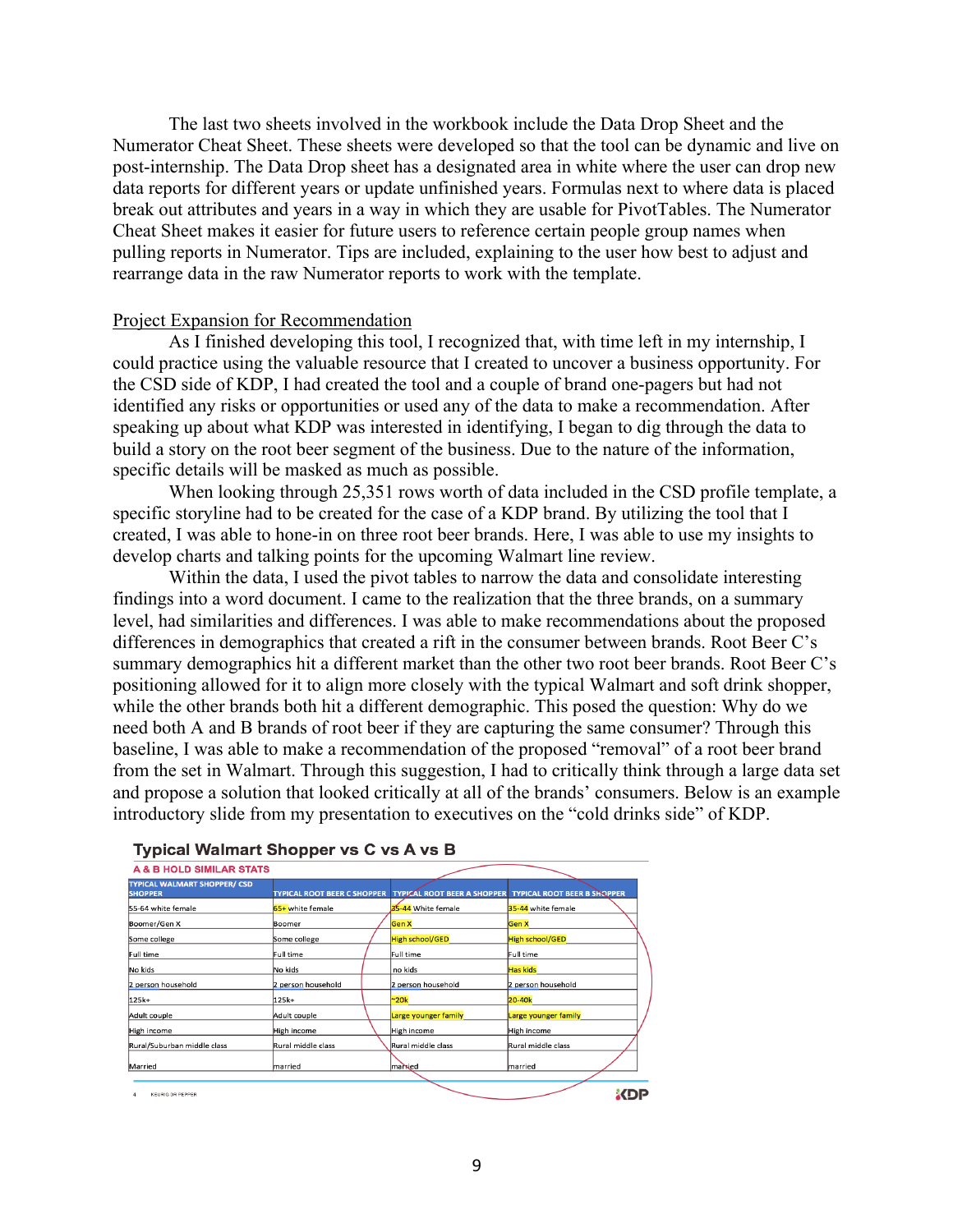#### **Project Results - Analysis/Implications for the Company**

Specifically discussing the created shopper profiling template, KDP was able to tap into potential for data-backed solutions and recommendations, or "asks", from Walmart. As mentioned previously, KDP did not have a common area of data centralization on the consumer that it possessed in order to better market and sell both to the consumer and to buyers such as Walmart. In turn, this tool had enterprise-wide effects. Since the creation of the shopper profiling tool, my manager and other KDP employees have reported quicker and more efficient access to information about the shopper. This allows for increased employee awareness of the consumer and ability to create one-pagers by brand. The ability to accomplish this adds much value and credit underneath the belts of especially the sales team. As KDP is a B2B seller, the ultimate goal is to move more product into retail giants to make more profit and increase awareness of the brand. Having shopper insights in a centralized place not only allows selling employees to be on the same page, but also allows for those employees to have more concrete details behind selling points. Now, if an employee at KDP has a selling story that he or she would like to portray to sell to Walmart, he or she can fact check the shopper profile to utilize information about the consumer of that product. The shopper profile can also be the starting point to identify a new selling story or risk from a competitor's brand. A KDP employee can go through a process similar to what I accomplished with the root beer segment. The tool is also dynamic, meaning that it could be used in future years. The tool can remain in use in the future due to the Data Drop and Numerator Cheat Sheet tabs. KDP now has a standardized process for developing a consumer or brand story through the final deliverable with the explained methodology and process included. The ability to go into such a large consolidated group of data allows for easier visibility into green, or red, flags for the KDP brand. KDP has the ability to understand their consumer, and therefore their positioning, better, creating stronger selling stories.

Because the tool was completed at the end of my internship, and was more functional in nature to begin with, I was concerned that I would not be able to see the benefits that KDP reaped from the consolidation of the data. However, being pushed to use my own tool to make a product focused recommendation showed to me that the tool would have great benefits in the future. When I made my recommendation on the proposed removal of a brand from the Walmart set due to customer redundancy, KDP already had a hunch of what they wanted to find out. The tool opened up the dialogue about this suspicion, giving executives confidence to mobilize the recommendation to Walmart in the future. Because the tool was now easily utilizable, I was able to completely back up their talking points for the upcoming line review. It is this confidence that KDP needed to have a stronger and more credible relationship with the buyer. KDP could now more easily ask and answer vital selling questions that could turn into innovations and reviews such as "What would be the right pack size of Dr Pepper to add to our distribution mix at Walmart?" and "How can we get our newest coffee secondary placement at Walmart?" based on gaps and differences in the typical consumer of that category. Upon following up with the CSD side of the business post-internship, it was shared with me that Walmart did agree with the analysis, alongside the executives that I presented to at the end of the internship. However, with the manufacturer level relationships that exist in the soft drink sector, this specific recommendation was unable to be carried out. Walmart was unable to make adjustments to simply remove a whole brand from its shelf in a region. I knew that this could be a possibility as far as making concrete a recommendation this radical, but the KDP team has used this recommendation to keep a watchful eye over to root beer segment, as well as to continue learning over brand duplication and the differentiation of KDP brands.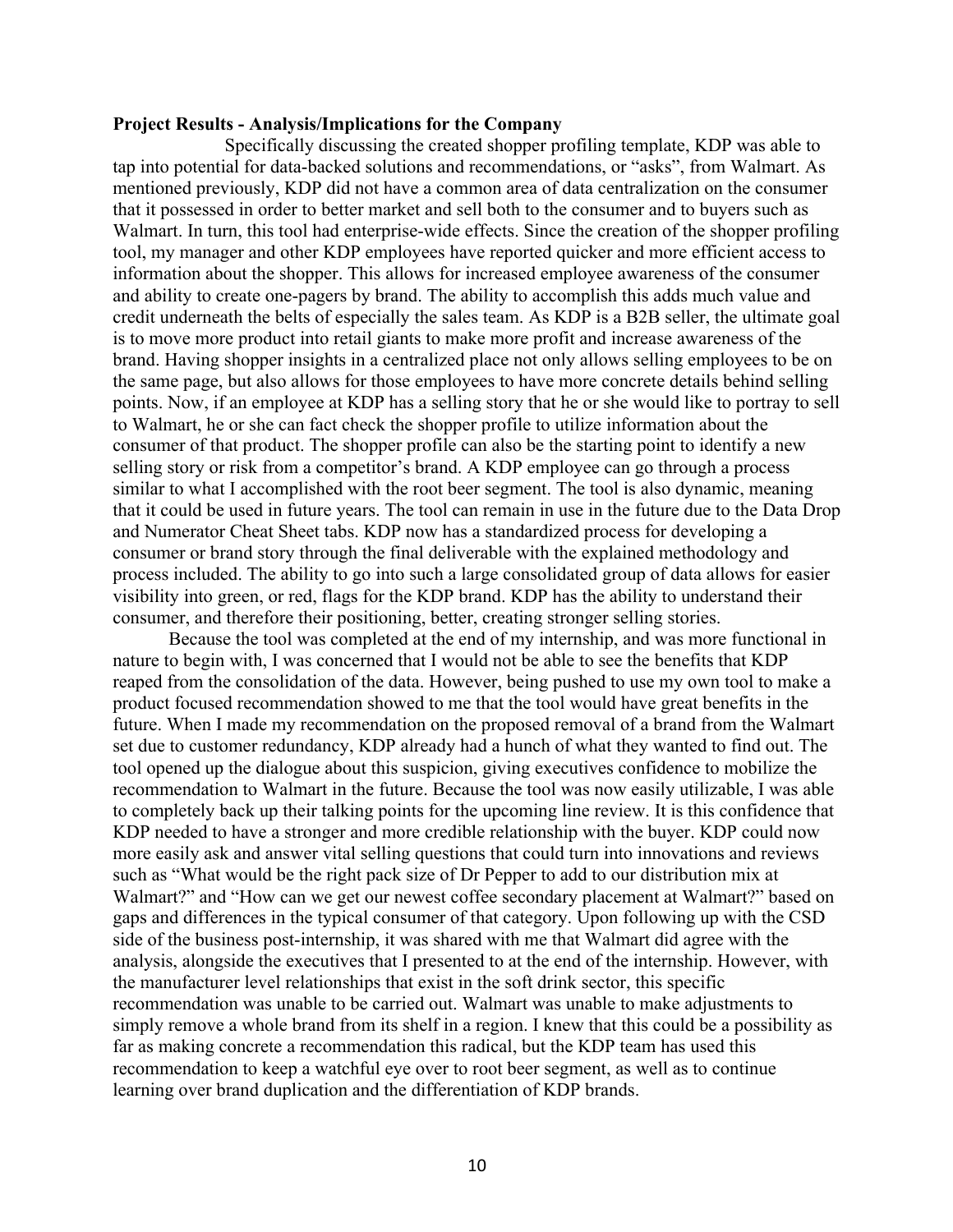## **Conclusion and Personal Evaluation**

Through this internship, I was able to walk away a stronger and more confident individual. My personal learning objective of learning through real world experience manifested itself in several ways.

#### The Learning Curve

Overcoming the initial learning curve was probably overall the most difficult part of the internship. I knew that pioneering the internship program in the Northwest Arkansas office would be intimidating. I was confident that KDP was a well-established brand with a strong training program, but I had doubts entering as the first intern ever in this office, as well as the only. I was concerned that the program might not be developed well, and that I would somehow mess up their first experience.

When I first began the internship, I believed that to be true. After meeting several members of the team that had experience in the CPG world for decades, I felt behind. Imposter syndrome was a large part of my experience at the beginning. Imposter syndrome commonly refers to a "collection of feelings of inadequacy that persist despite evident success" (Corkindale, 2008). Common feelings of "I'm just a fake" and feeling out of place occur. Similar to what the Harvard Business Review article discusses, I had to use several techniques, such as talking about my feelings to a trusted co-worker and reframing failure as a learning experience to overcome this curve. In order to have a positive experience and embrace my future successes, I had to learn that I was not expected to know everything. An incoming senior in college will not have the same expertise and insight as a CPG professional of fifteen years. However, the intern does need to be willing to address these gaps in knowledge and work to learn, fail, and grow in the process.

#### Ask Questions

In order to confidently approach the gap in knowledge between what I knew and what my managers knew, I learned to ask questions. This may seem rudimentary and obvious, however, in practice can prove difficult. As mentioned above, my knowledge was limited upon entering the internship. The only way I could clarify what I could not figure out was to ask specific questions to the correct people. In learning to ask questions, I learned the value in being confident and unembarrassed about not fully understanding the first time. During my time as an intern, checkpoints proved very valuable. In working on a big project such as the Shopper Profile Template or the Market Basket Analysis, I learned to ask questions throughout the process instead of only at the beginning or end. I created my own checkpoints with my manager, where I would ask if my work was headed the right direction or made sense to the company's problem or objective. As the internship proceeded, these checkpoints and questions made it possible for my work to have longer lasting impact.

#### Practical Skills

I was also able to garner many practical skills that I will be able to utilize postgraduation. Practice working in a big data environment sharpened my ability to story-tell from a sales perspective. I learned how to hone-in on a certain narrative or applicable business risk within very large reports. This process strengthened not only my analytical skills, but my creativity as well. As discussed above, my communication skills strengthened as I learned how to ask questions and clarify as needed throughout the process. Presentation skills were something that I improved upon greatly and did not expect. Throughout the internship, I had to make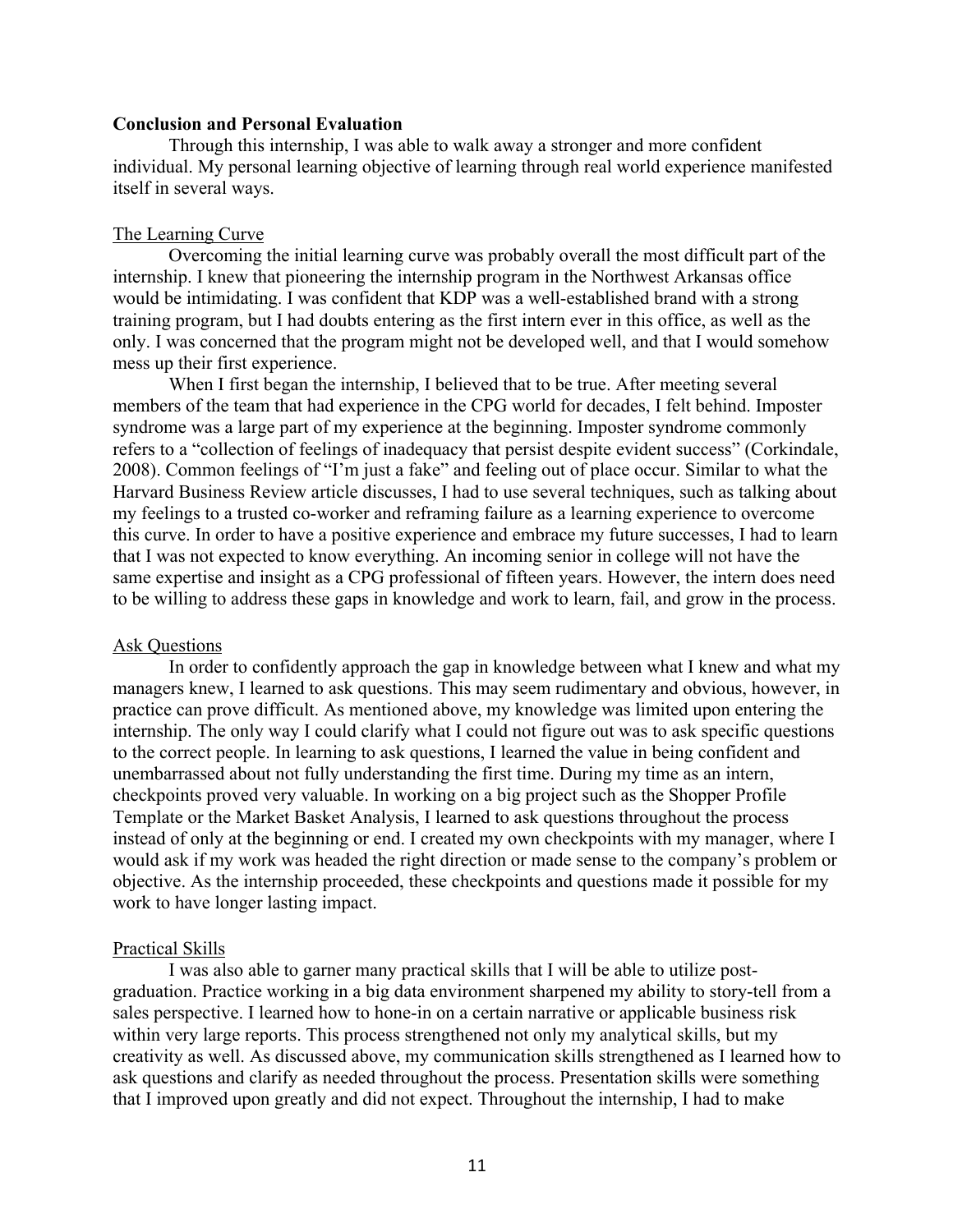smaller presentations on the projects that I did. A few of these PowerPoints were shared with top executives, so I sought counseling from trusted employees on how to put together a visually appealing and understandable slide. Many of my slides had to effectively and simply communicate my findings from this large amount of data that I possessed. My final presentation to the team entailed outlining all three of the projects that I completed, and the PowerPoint went through many iterations before it arrived at the final slides. Project management was a struggle with the learning curve at the beginning, but learning to manage deadlines is an essential skill that I got to put into practice over the course of the summer. Working on three large projects at once was difficult, however, blocking off time to work on certain aspects helped me manage time most effectively. Learning to work with technical data sources also proved a great benefit to me post-internship. I now understand Numerator, Retail Link, and in turn other similar sources such as Kantar. These resources will be useful not only in a sales position, but also within the information systems world that I may enter post-graduation. These hard skills of learning the interface and workings of pulling sales and consumer data for a large brand will aid me in learning other systems in the future.

#### Career Perspective

Upon accepting this position, I was still wary of the sales function as a whole. Going into the internship, I was concerned about my perceived "triviality" of the consumer packaged goods industry as well. After gaining firsthand exposure to the CPG industry, I learned to appreciate the competitive and progressive nature of the sector. In CPG, B2B transactions are being made instead of directly to customer, so the selling landscape looked different than what I expected. Because of this, I feel as though I had to really believe in the KDP product and find convincing aspects of why both the new & tried and true products are continually a good fit for Walmart. I believe that this gave me enthusiasm for the job, and the ability to appreciate a business area that I would have otherwise ignored if not involved in.

It was also eye-opening to work for a large company within the CPG space. A brand as established and major as KDP has a competitive advantage. It was truly exciting to see this drive and influence firsthand. My position was also unique in that I was able to work for a smaller branch of a large corporate business. The Northwest Arkansas office has a unique positioning because it is smaller, and much of the business is geared towards Walmart. This gave me the opportunity to have the benefits of working for a large company as well as the benefits of a smaller, closer team with great company culture. I believe many of these aspects are requirements that I will look for in my post-graduation career.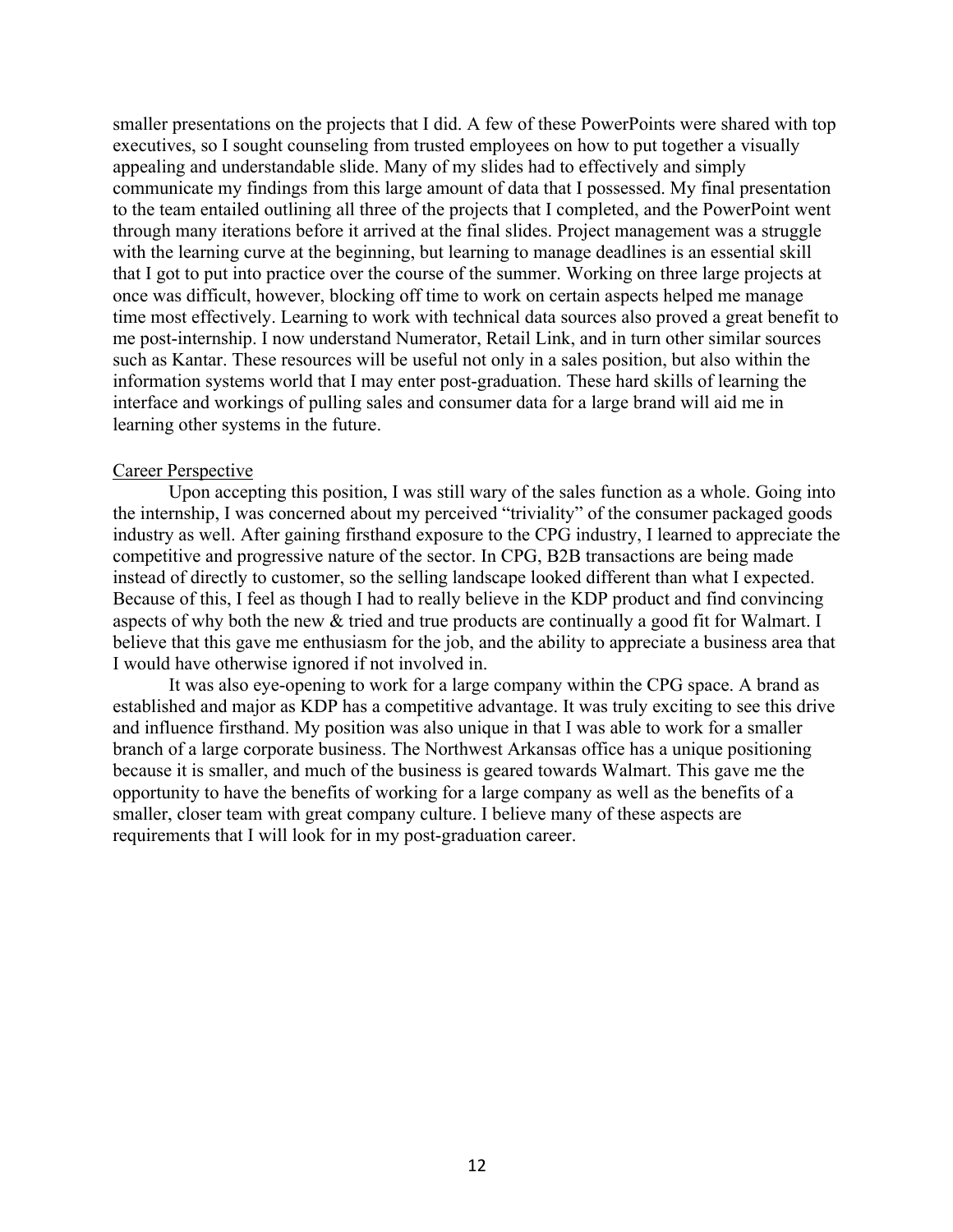## **References**

- Corkindale, G. (2008, May 7). *Overcoming Imposter Syndrome*. Harvard Business Review. Retrieved March 12, 2022, from https://hbr.org/2008/05/overcoming-imposter-syndrome
- *CPG Economic Pulse: 2020 in Review*. Consumer Brands Association. (2021, May 6). Retrieved February 5, 2022, from https://consumerbrandsassociation.org/industry-impact/cpgeconomic-pulse-2020-in-review/
- Executive summary. *Big Data and AI Executive Survey 2019*, NewVantage Partners, 2019, https://www.tcs.com/content/dam/tcs-bts/pdf/insights/Big-Data-Executive-Survey-2019- Findings-Updated-010219-1.pdf
- Forbes Technology Council. (2019, May 21). *Council post: 15 things consumer data can do for a company*. Forbes. Retrieved March 4, 2022, from https://www.forbes.com/sites/forbestechcouncil/2019/05/20/15-things-consumer-data-cando-for-a-company/?sh=3883df834943
- Numerator Intelligence. (2021, March 10). *Consumer panels 101: Incisive insight into the Shopper mindset*. Numerator. Retrieved March 5, 2022, from https://www.numerator.com/resources/blog/consumer-panels-101
- Smallcombe, M. (2019, May 5). *Top 5 reasons to centralize data*. Integrate.io. Retrieved March 8, 2022, from https://www.integrate.io/blog/top-5-reasons-to-centralize-data/